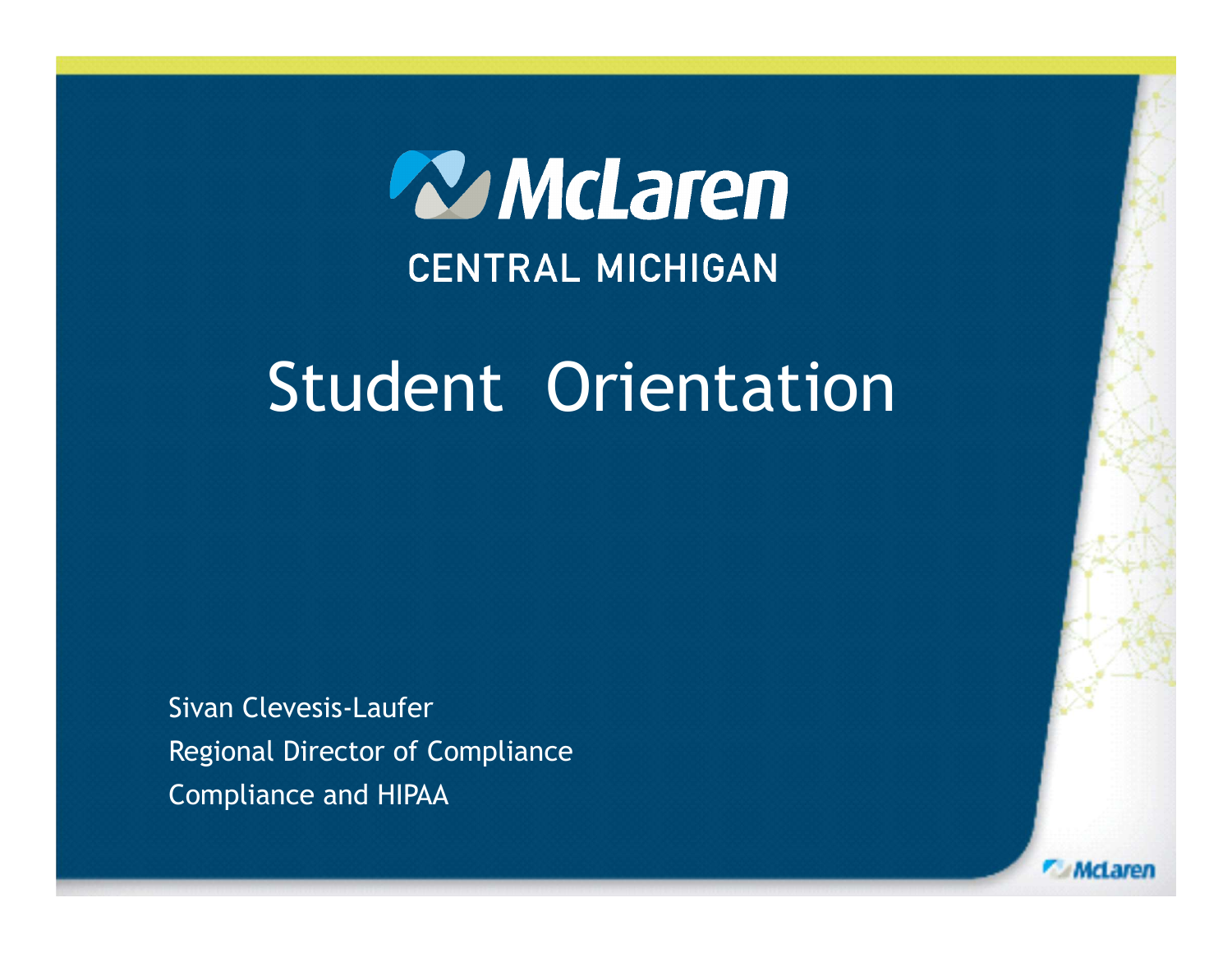# Corporate Compliance

- Corporate Compliance refers to a program designed to ensure an organization's efforts to prevent fraud and abuse. **Orporate Compliance**<br>
Supporate Compliance refers to a program designe<br>
Insure an organization's efforts to prevent fraud an<br>
Duse.<br>
- Fraud is an intentional deception or<br>
misrepresentation of fact that can result in<br>
un orporate Compliance<br>
orporate Compliance refers to a program designed to<br>
nsure an organization's efforts to prevent fraud and<br>
ouse.<br>
- Fraud is an intentional deception or<br>
misrepresentation of fact that can result in<br>
u
	- misrepresentation of fact that can result in unauthorized benefit or payment.
	- inappropriate, outside acceptable standards of professional conduct or medically unnecessary.
- McLaren is a Federal Contractor. We participate with Medicare, Medicaid, Blue Cross and Commercial insurance companies, therefore we must follow their rules to keep our doors open for our community.
- Corporate Compliance is governed by the Office of Inspector General.

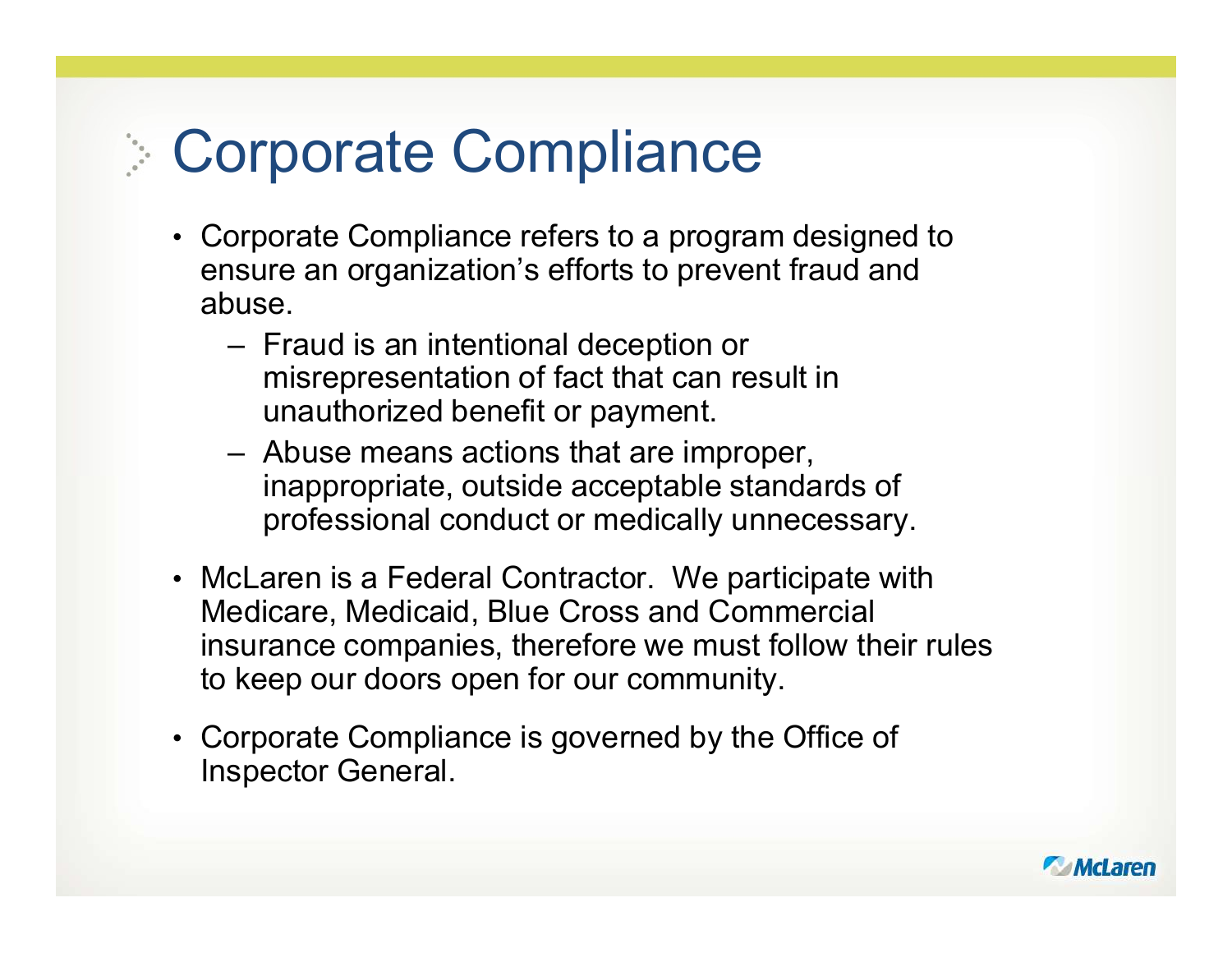### Required Elements of a Compliance Program

- Explored Elements of a<br>
1) Written Standards (Code of<br>
2) Education and Training Conduct) Exercised Elements of a<br>Exploribion and Training<br>1) Written Standards (Code of<br>2) Education and Training<br>3) Designation of a Compliance
- 
- Explored Elements of a<br>
1) Mritten Standards (Code of<br>
2) Education and Training<br>
3) Designation of a Compliance<br>
Officer<br>
4) Effective Compunication **Officer** Mandale Program<br>
1) Written Standards (Code of<br>
2) Education and Training<br>
3) Designation of a Compliance<br>
Officer<br>
4) Effective Communication<br>
5) Discipline and Enforcement 1) Written Standards (Code of<br>
2) Education and Training<br>
3) Designation of a Compliance<br>
Officer<br>
4) Effective Communication<br>
5) Discipline and Enforcement<br>
6) Auditing and Monitoring France (Seas St.<br>
Conduct)<br>
2) Education and Training<br>
3) Designation of a Compliance<br>
Officer<br>
4) Effective Communication<br>
5) Discipline and Enforcement<br>
6) Auditing and Monitoring<br>
7) Response and Prevention 2) Education and Training<br>3) Designation of a Compliar<br>Officer<br>4) Effective Communication<br>5) Discipline and Enforcemer<br>6) Auditing and Monitoring<br>7) Response and Prevention
- 
- 
- 
- 

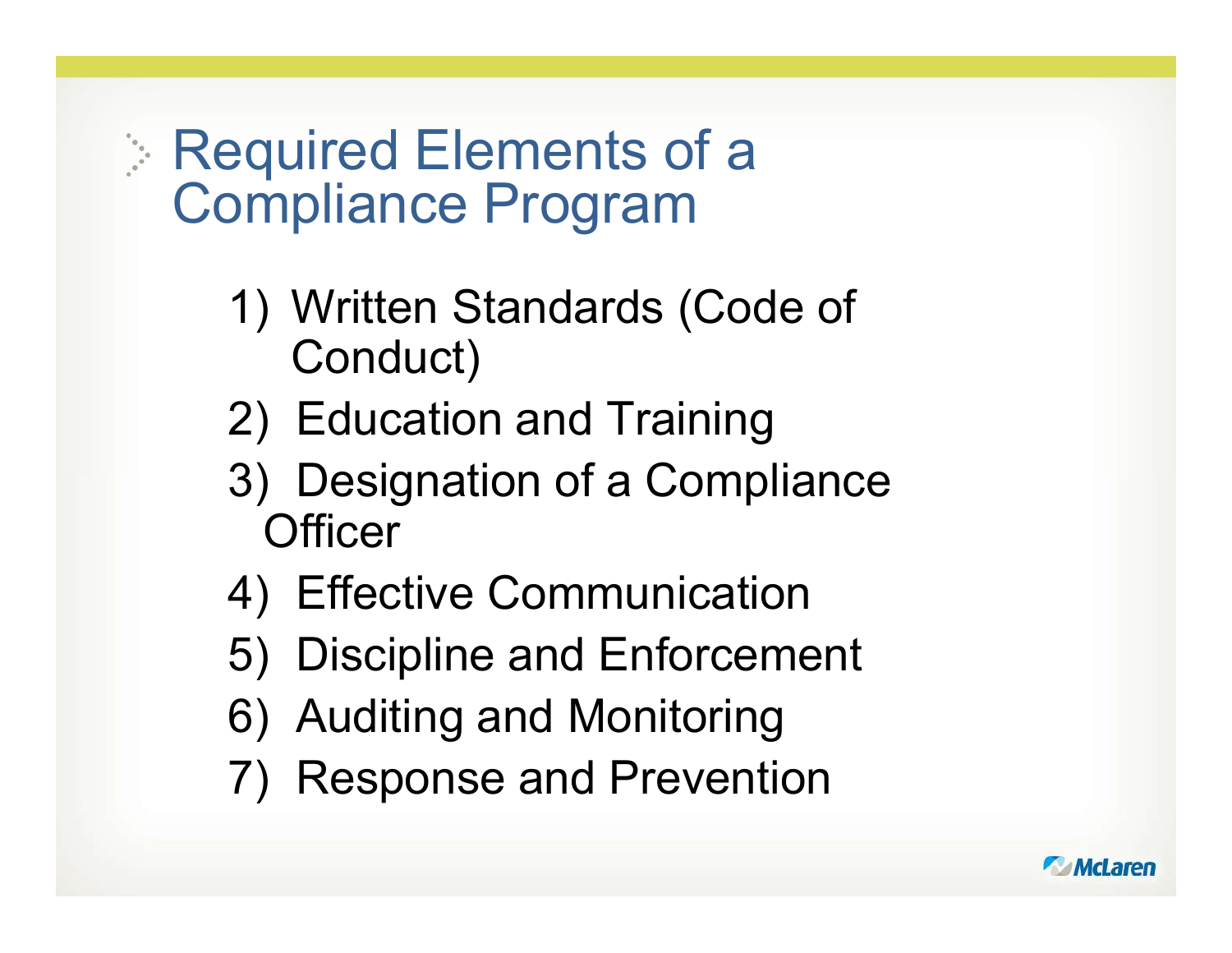# Fraud, Waste and Abuse Laws

- The laws surrounding health care are numerous and complex. All MHC workforce members must be familiar with laws applicable to their specific roles. and, Waste and Abuse Laws<br>
Fe laws surrounding health care are numerous and complex. All<br>
HC workforce members must be familiar with laws applicable to<br>
Federal and State False Claims Acts prohibit an entity or<br>
Federal an Id, Waste and Abuse Law<br>
ws surrounding health care are numerous and complex. A<br>
corkforce members must be familiar with laws applicable t<br>
ecific roles.<br>
ederal and State False Claims Acts prohibit an entity or<br>
dividual 1 **CHANG THE STANG ANTICE CONTROVIDED AND AND AND SUSPEND AND NOT SURVEY A SURVEY CONTROVIDED AND AND AND AND AND AND AND A SURVEY CHANGED AND A SURVEY CHANGED AND A SURVEY CHANGED A SURVEY CHANGED AND A SURVEY CHANGED AND** Id, Waste and Abuse<br>ws surrounding health care are numerous and<br>corkforce members must be familiar with laws a<br>ecific roles.<br>ederal and State False Claims Acts prohibit an<br>dividual from submitting a false or fraudulent c<br>e Frank Laws surrounding health care are numerous and complex. All<br>
HC workforce members must be familiar with laws applicable to<br>
beir specific roles.<br>
- Federal and State False Claims Acts prohibit an entity or<br>
individual
	- individual from submitting a false or fraudulent claim to Medicare or Medicaid for payment. Examples include:
		-
		-
		-
	- certain health services to an entity which the physician or his/her family member has a financial relationship with.
	- Frame Theorem and State False Claims Acts prohibit an entity or<br>
	Individual from submitting a false or fraudulent claim to<br>
	Medicare or Medicaid for payment. Examples include:<br>
	 Billing for medically unnecessary services<br> receiving remuneration in order to induce or reward referrals of Medicare/Medicaid business.



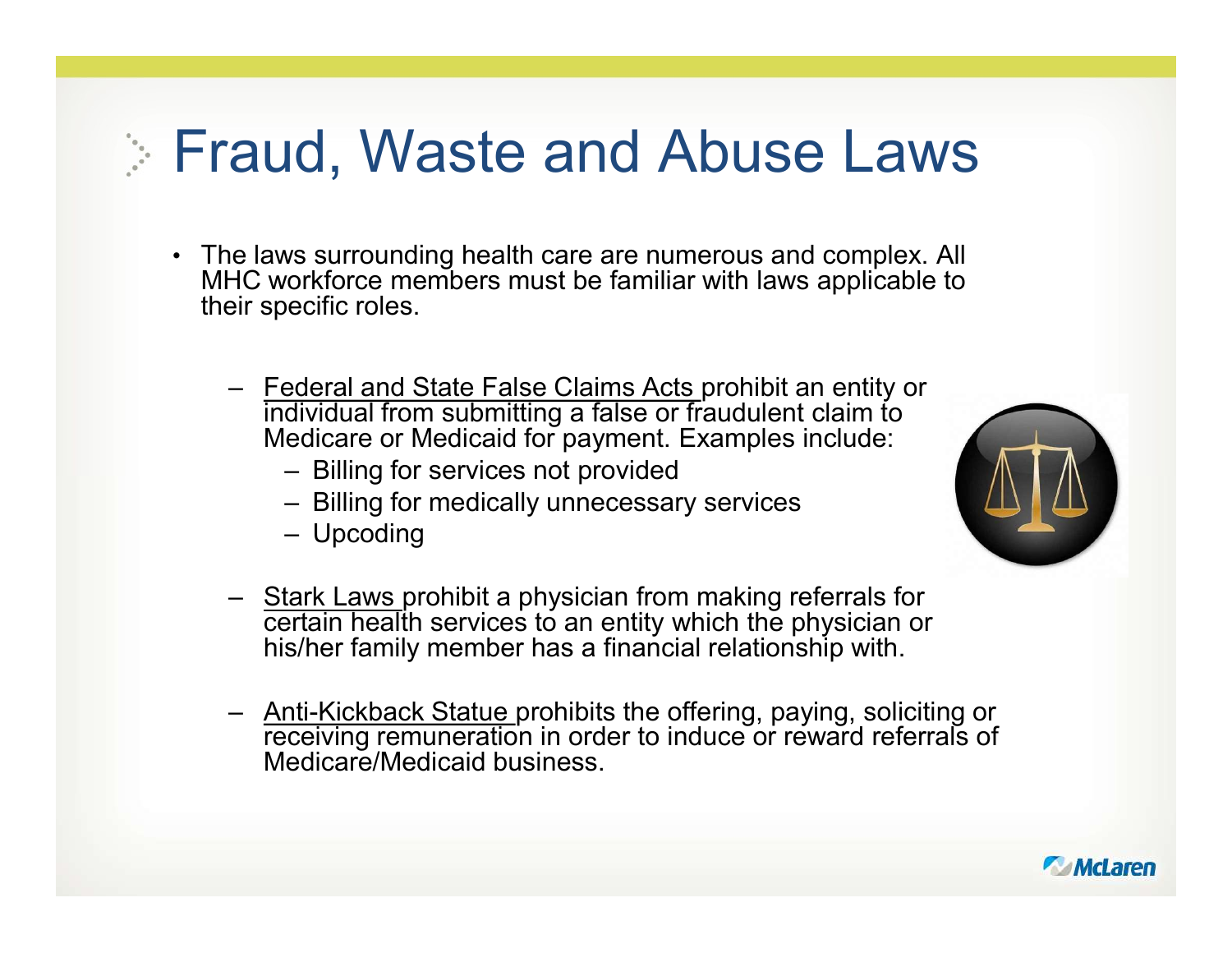# Whistleblowers and MHC's Non-Retaliation Policy

- Both federal and state laws protect individuals who investigate or report possible false claims made by their employer against discharge or employment discrimination based on such investigation.
- Whistleblowers who experience these types of retaliation may sue in court for damages.
- MHC's Non-Retaliation Policy protects individuals who report a suspected or known violation in good faith.



McLaren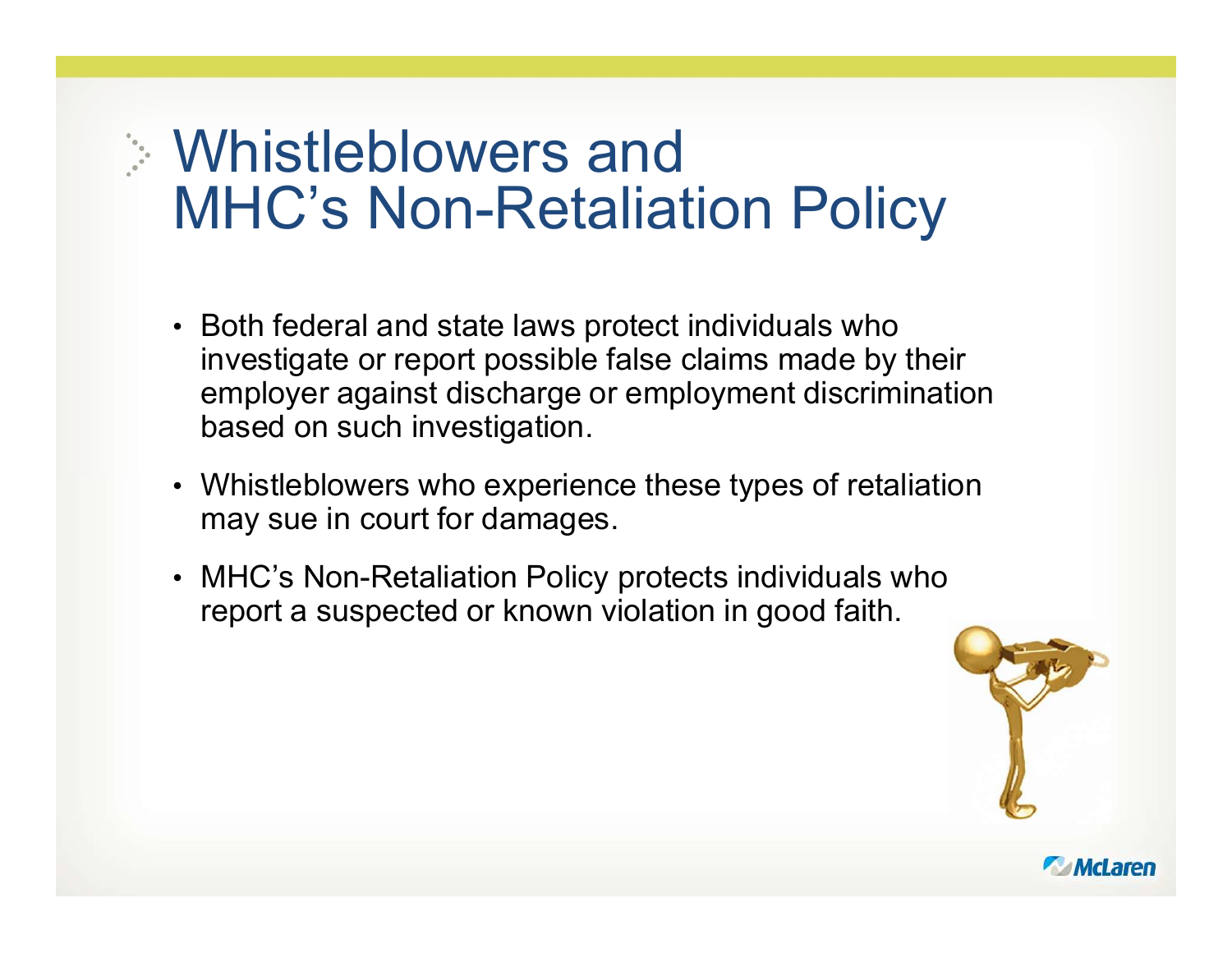# Avoiding and Reporting Conflicts of Interest



- MHC employees are expected to act in McLaren's best interest and conduct all activities on behalf of MHC in good faith, being careful to avoid the appearance of a conflict of interest.
- Avoiding and Reporting<br>
Conflicts of Interest<br>
WHC employees are expected to act in McLaren's best interest and<br>
conduct all activities on behalf of MHC in good faith, being careful to<br>
avoid the appearance of a conflict o
- Employees may not use any information received through MHC to obtain financial gain for themselves, their family, or their businesses.
- Employees who have been excluded from participating in federal or state health care programs must immediately notify the local or MHC Compliance Officer.
- Any situation that may be considered a conflict of interest must be reported to the local or MHC Compliance Officer, or via the MHC anonymous hotline.

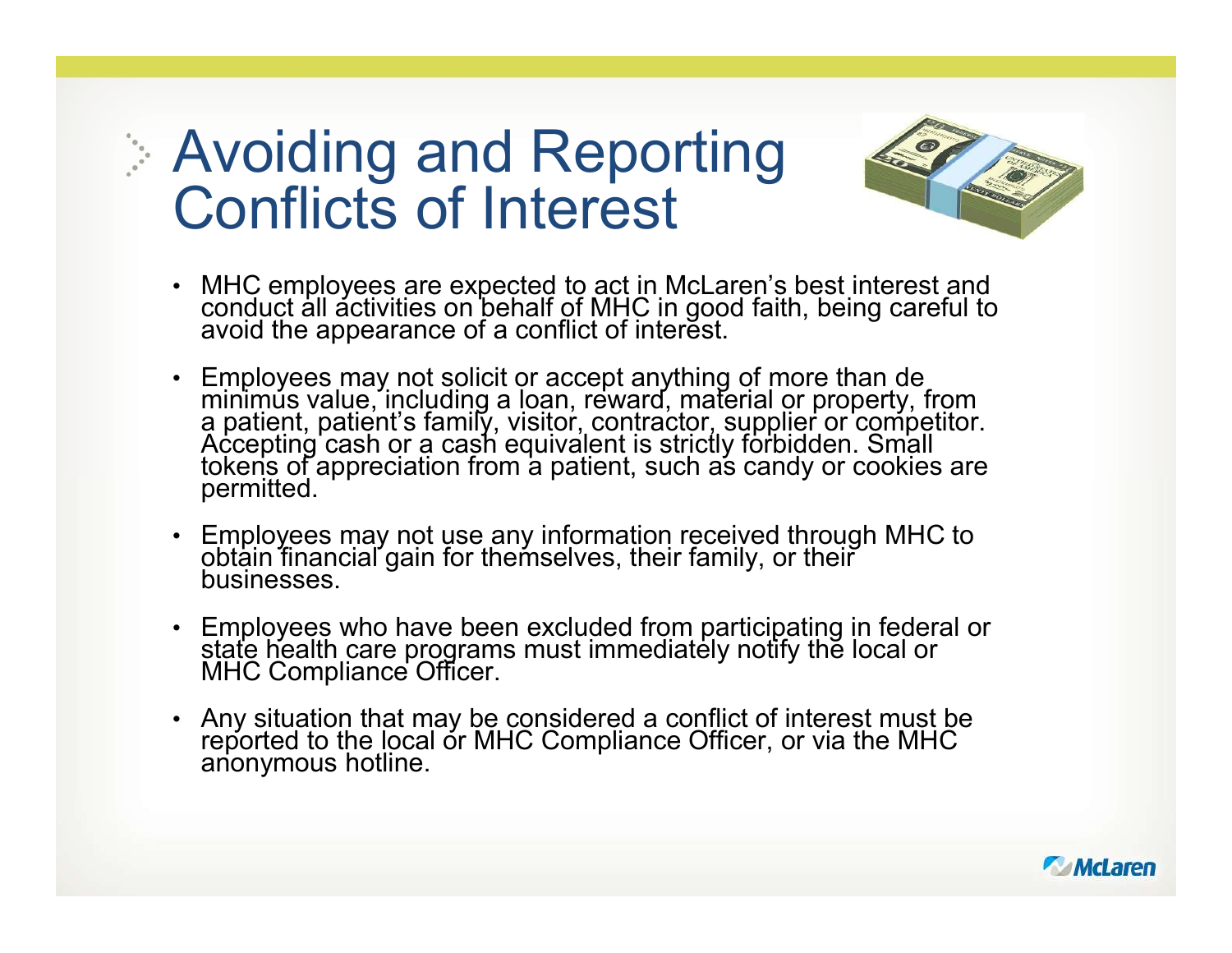# Compliance Reporting

- As a McLaren employee, if you become aware of any situation that could lead you or others to engage in actions that could result, or have resulted in a compliance violation, you should notify your Compliance Officer, Savan Clevesis-Compliance Reporting<br>As a McLaren employee, if you become aware of any<br>situation that could lead you or others to engage in actions<br>that could result, or have resulted in a compliance violation,<br>you should notify your Comp Laufer. **Compliance Reporting<br>• As a McLaren employee, if you become aware of any<br>• istuation that could lead you or others to engage in actions<br>• that could result, or have resulted in a compliance violation<br>• you should notify y**
- 
- You may also contact the MHC Compliance Officer at 1-866- MHC-COMPLY.
- Anything you report to the Compliance Officer is strictly confidential and will not result in retaliation of any kind.



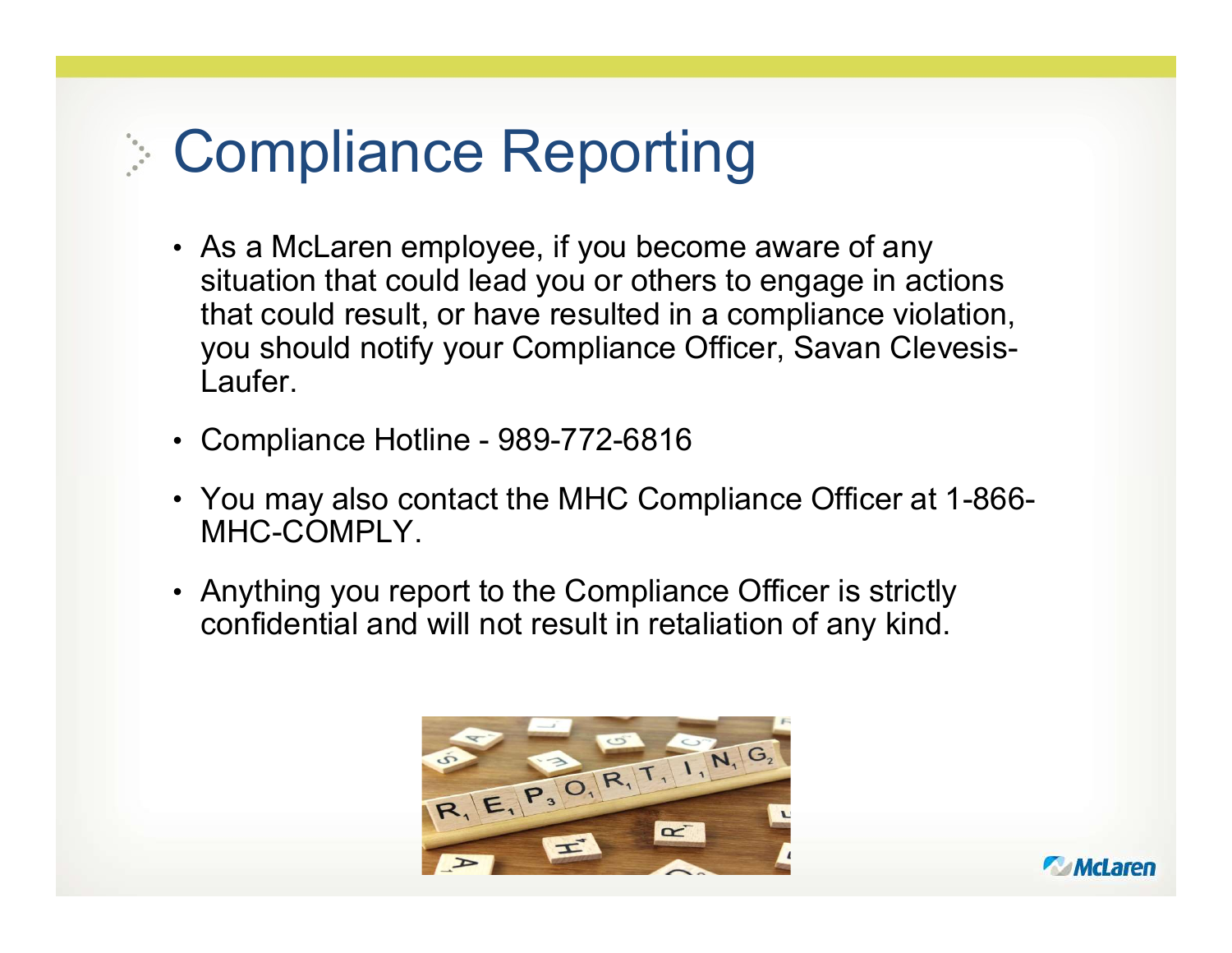#### **HIPAA** Health Insurance Portability and Accountability Act

- HIPAA regulates the use and disclosure of all Protected Health Information (PHI)
- PHI is any information that can be used to identify a patient, whether that information is from the past, present, or future, and in any form, including paper, film, computer, or spoken aloud.
- The HIPAA Rules have gone through a number of "upgrades" that have heightened and tightened government oversight of our practices. One of these upgrades was to create four distinct areas: Privacy (PHI), Security (ePHI), Breach Notification and Enforcement.
- The federal government's Department of Health and Human Services Office of Civil Rights is responsible for oversight of the HIPAA Rules. • MHC's workforce members must abide by the "Minimum Necessary"
- standards outlined in the HIPAA laws. Release of PHI other than for treatment, payment or operations purposes requires patient authorization or a court order.
- There are civil and criminal penalties which may result in monetary penalties and jail time.

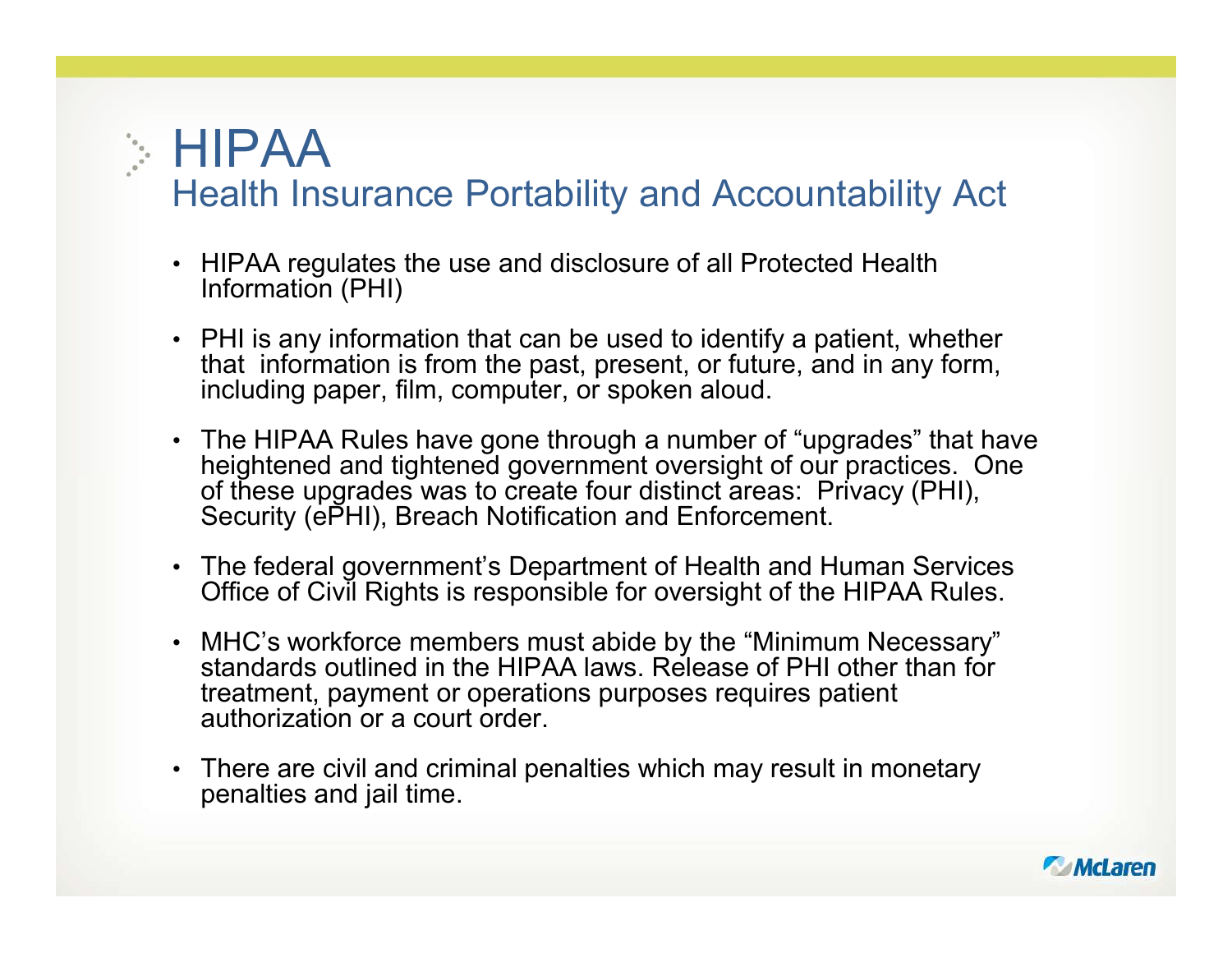#### Patient rights under  $HIPA_2 \setminus A$ :

- Right to confidential communication of PHI
- Right to access or receive a copy of their medical record
- Right to receive a notice of the McLaren's uses and disclosures of PHI
- Right to request changes to their medical record
- Right to receive a list (accounting) of PHI disclosures made by McLaren during the prior six year period
- Right to request a restriction on how their PHI is used **CAMcLaren**

 $\mathbf{P}$  , out of pay in function  $\mathbf{P}$ 

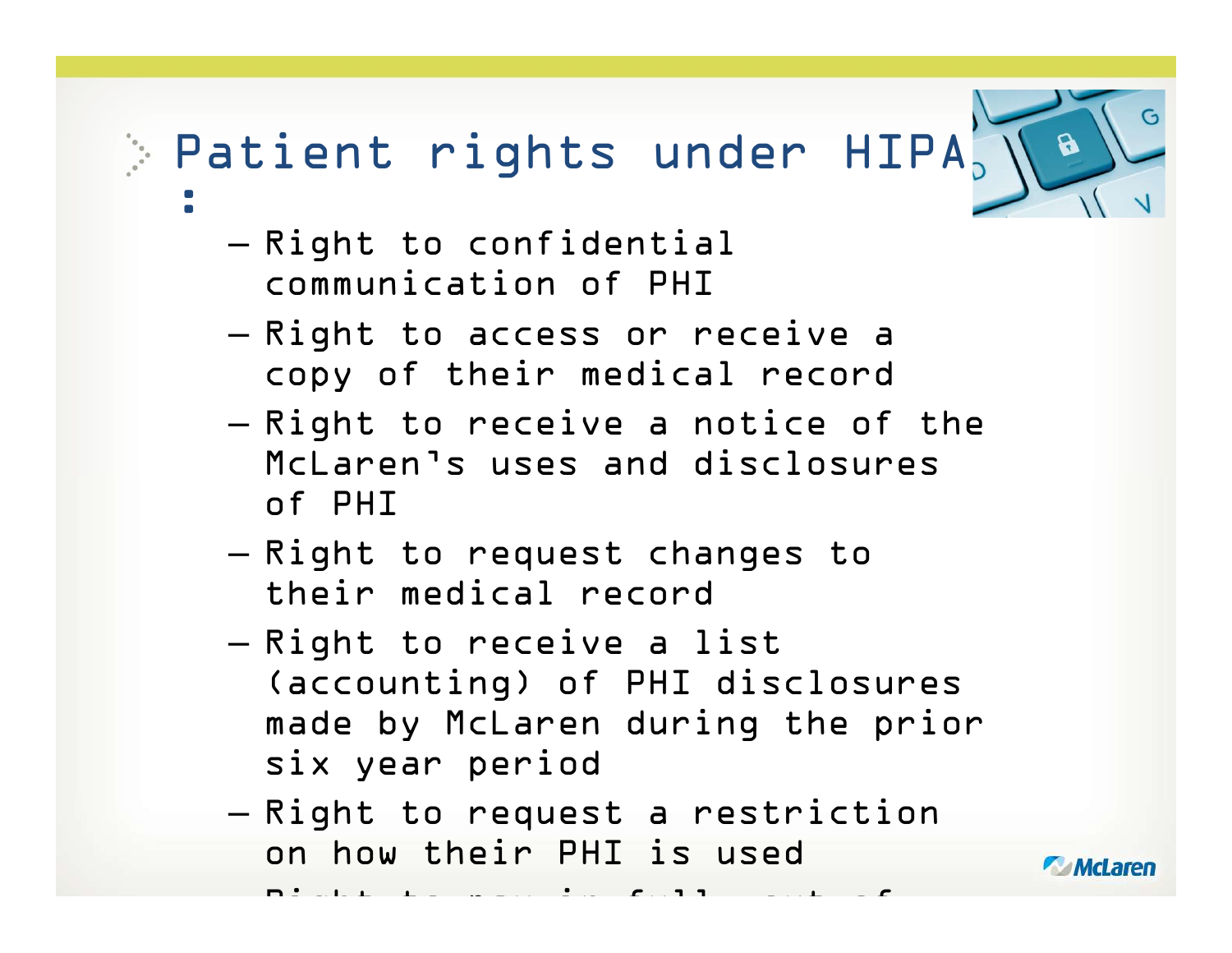#### How to keep information secure



- Never share your password or post it on our around your workstation. Store it in a secure location such as a locked drawer.
- When you leave your workstation, log out of the application or system or lock it.
- Never copy PHI or McLaren business documents onto a personally owned device (phone, USB, etc) without a supervisor's permission. All USB's must be encrypted.



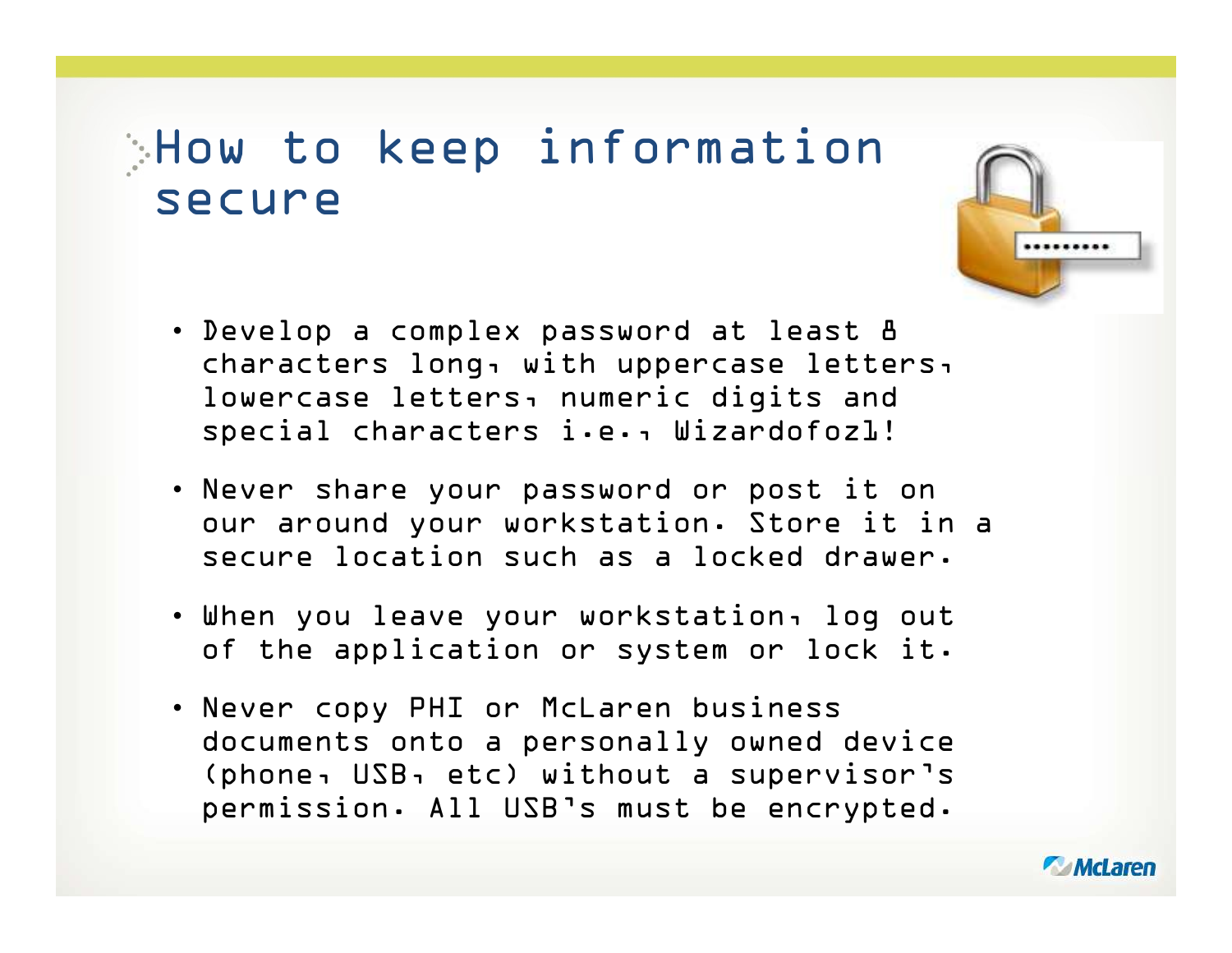# **Electronic Security**

- Cameras or other video/audio recording devices are not permitted to be used on McLaren premises. This includes personal telephone cameras.
- When using e-mail to send PHI outside of the McLaren network, the e-mail must be encrypted as specified in the McLaren Email Communications and Collaboration Policy (MHC\_IS2020).
- Beware of "phishing" scams which require you to click on a link or enter data such as a bank account number. These links can launch computer viruses into the McLaren network. Notify the I.T. Service Desk if you notice any unusual e-mails.



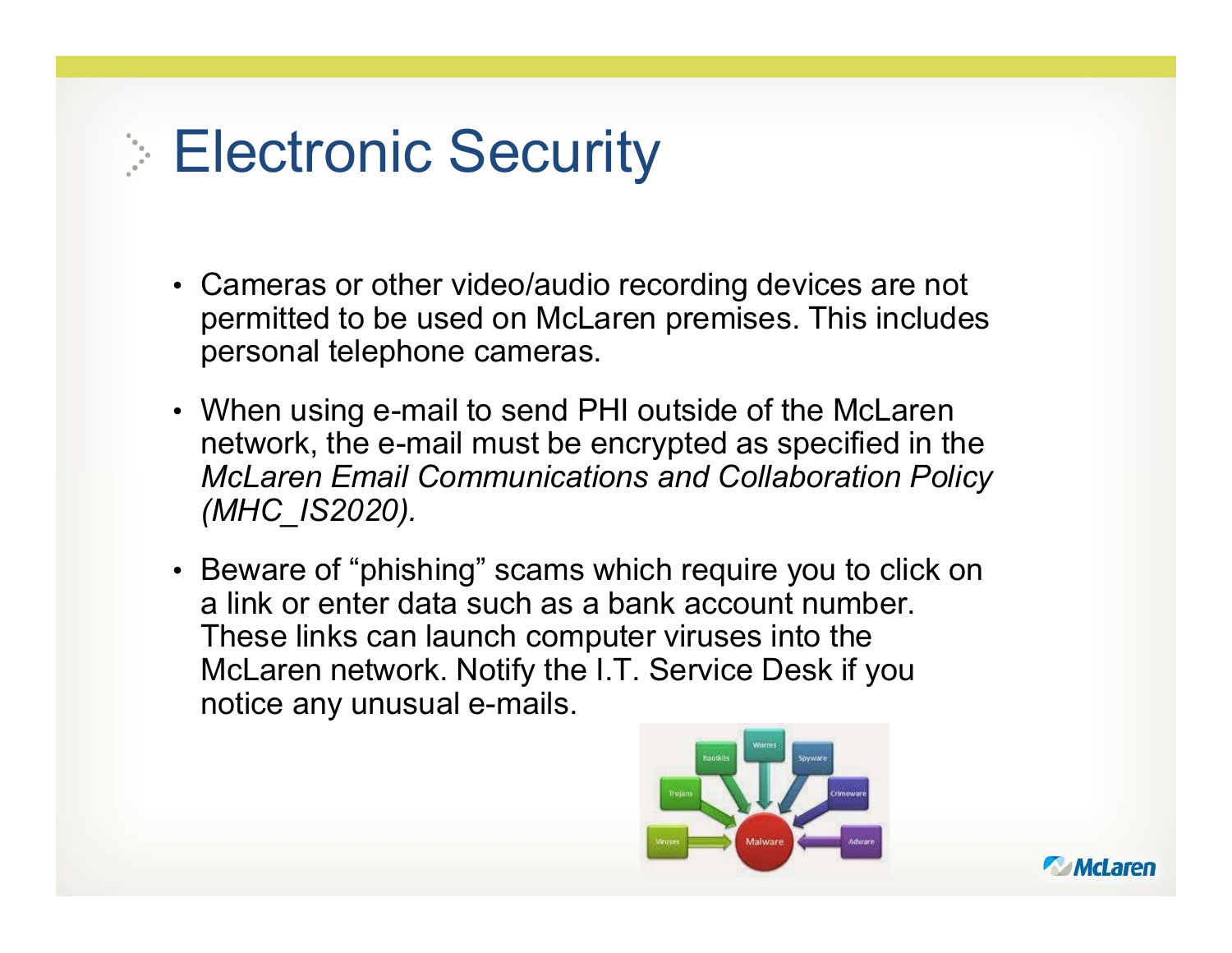#### Mobile Devices and Removable **Media**

- Never text confidential or proprietary information, including PHI, on a mobile device.
- Never remove any records, files or work product from MHC's premises without supervisory approval.
- Supervisory approval is required in order to obtain access to McLaren e-mail from a mobile device.
- All removable media containing PHI, such as a USB drive or CD, must be stored in a locked cabinet and transported using a secure envelope or box.
- Contact the I.T. Service Desk immediately if you suspect that a mobile device with access to MHC data has been lost, stolen or compromised in any way.



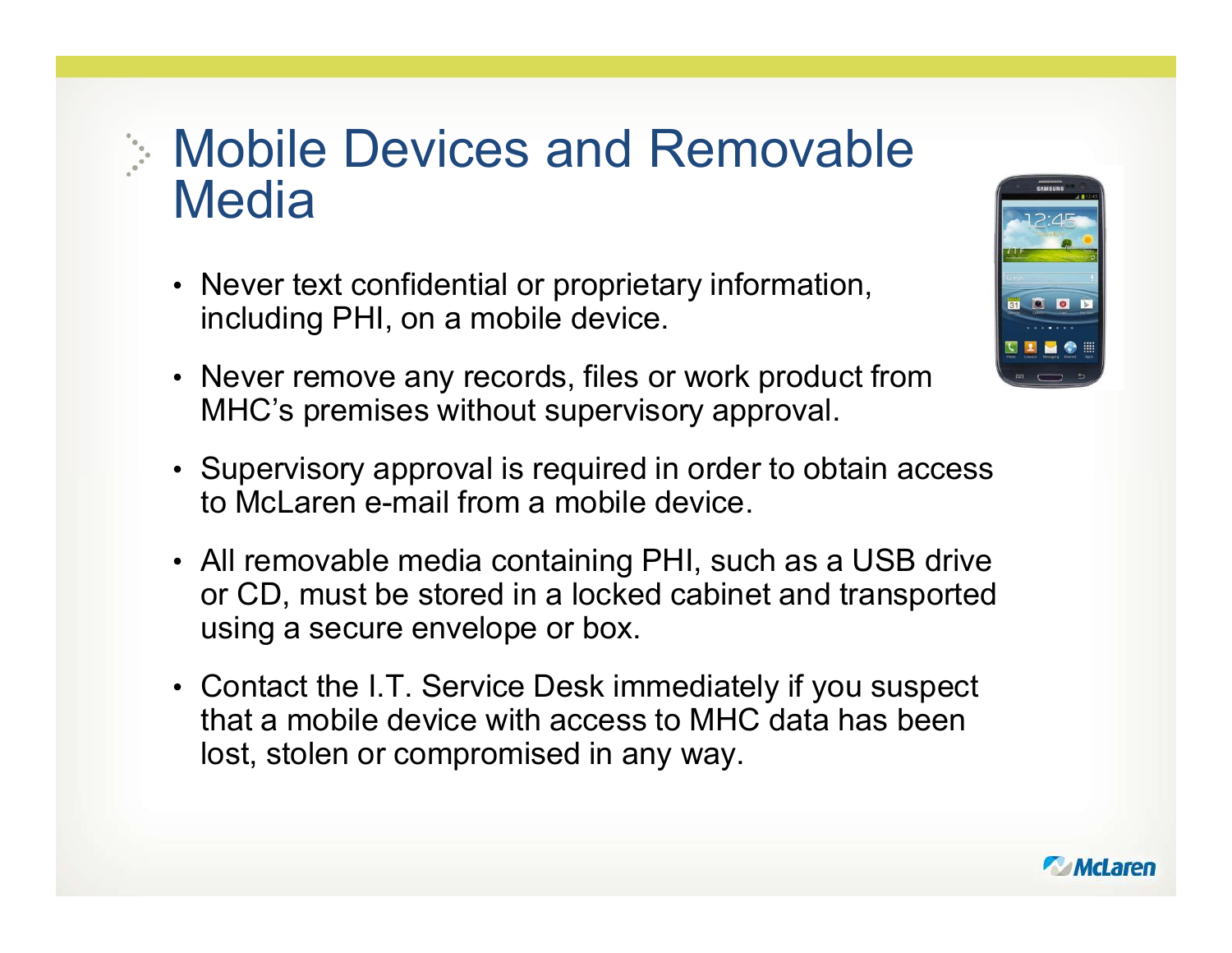# **Breach Notification**

- Requirements<br>• Abreach is the acquisition, access, use, or disclosure of PHI in a manner not permitted, which compromises the security or the privacy of the PHI.
- A Breach Risk Assessment must be performed by your
- Compliance Officer. If the breach is substantiated through the Risk Assessment, we are required to notify the patient in writing of the breach, as well as a report filed with the Department of Health and Human Services Office of Civil Rights.
- If the breach affects 500 or more individuals, the local media must be notified.
- All violations or potential violations must be reported!
- The Safety Culture policy will be applied to all safety or quality events. This includes a HIPAA violation. If warranted, an employee will be disciplined according to the HIPAA Violation Policy.

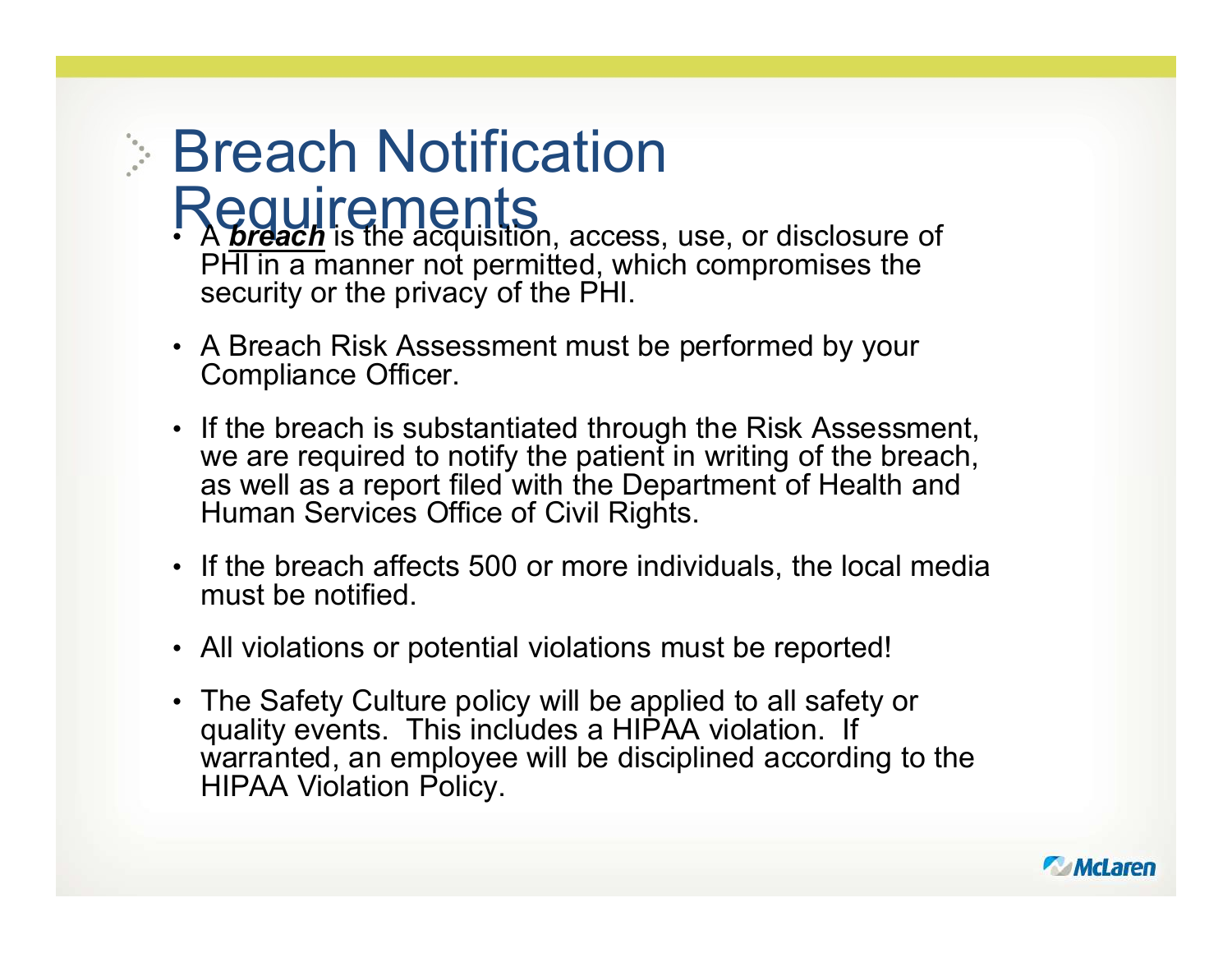# Our Commitment to Providing A Patient Care



- McLaren Health Care strives to provide excellent results in every situation and expects its workforce members to treat all patients and their families with care, respect and dignity.
- This commitment to excellence includes the physical, emotional, psychological and spiritual care of each person.
- Patients will not be denied appropriate care on the basis of race, religion, color, national origin, sex, age, disability, marital status or source of payment.
- If quality or safety concerns are not being met, it is your responsibility to raise the concern through appropriate channels.

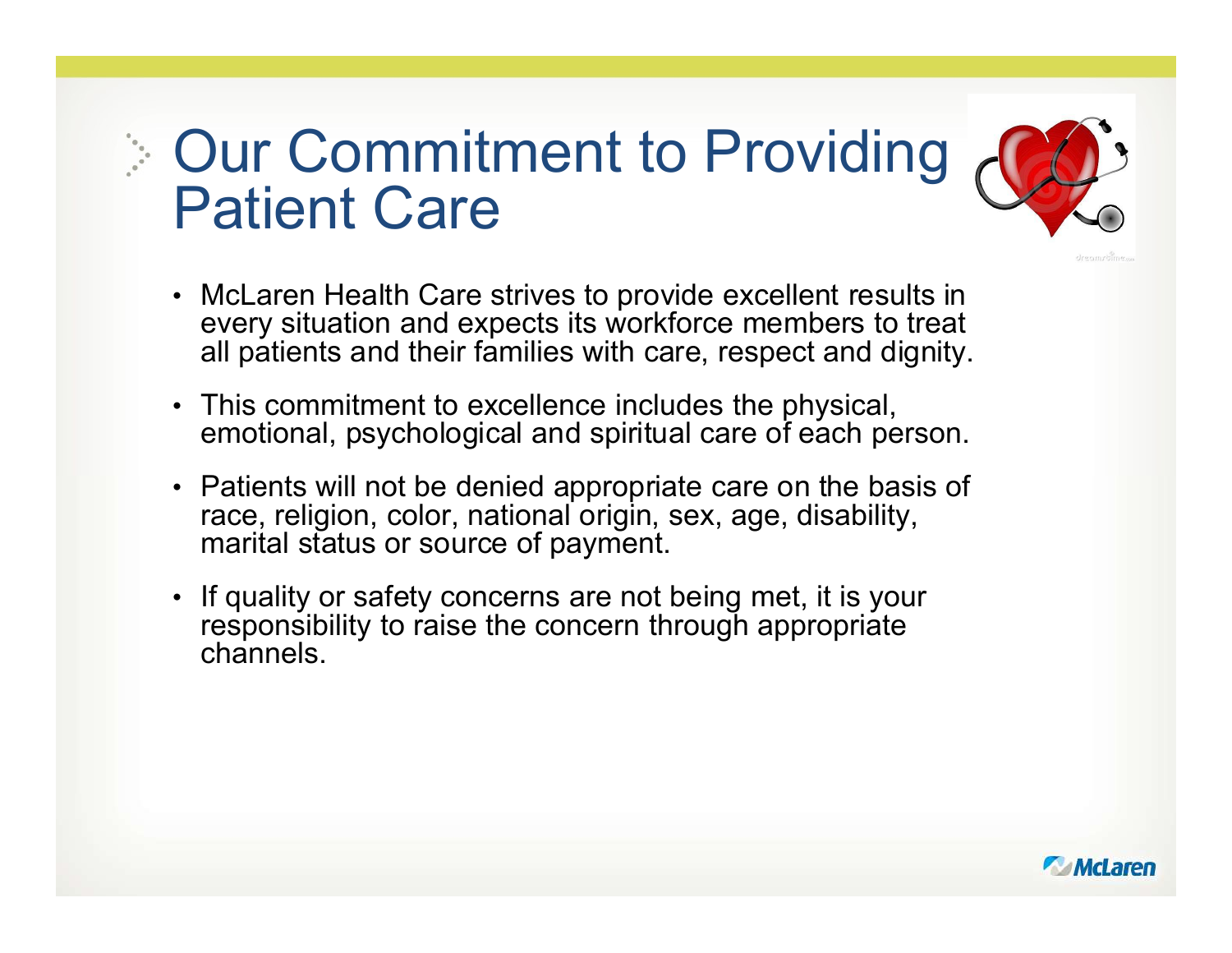# Our Commitment to Providing Our Commitment to Providing<br>Patient Care - Continued<br>All McLaren workforce members are expected to create a<br>proper stressphere for patients and visitors through: Ur Commitment to Providing<br>
atient Care - Continued<br>
I McLaren workforce members are expected to create a<br>
oper atmosphere for patients and visitors through:<br>
- Attention to both facility and personal appearance<br>
- Individ UT Commitment to Providing<br>
atient Care - Continued<br>
I McLaren workforce members are expected to create a<br>
oper atmosphere for patients and visitors through:<br>
- Attention to both facility and personal appearance<br>
- Individ Land Care – Continued<br>
Land Land Wallent Care – Continued<br>
Land Wallent Care – Continued<br>
Land Wallent Care – Continued<br>
Land Wallent Care – Continued<br>
Land Wallent Care – Attention to both facility and personal appearance

- All McLaren workforce members are expected to create a proper atmosphere for patients and visitors through:
	-
	- your actions and taking pride in your work
- making eye contact, using proper phone etiquette, smiling and greeting patients and family members Molecular Care – Continued<br>
I McLaren workforce members are expected to create a<br>
oper atmosphere for patients and visitors through:<br>
- Attention to both facility and personal appearance<br>
- Individual professionalism – bei
	- members, and co-workers
- If a patient or family member expresses concern about the care received at McLaren, workforce members are individually responsible to address the issue or refer it to the appropriate person in the organization.



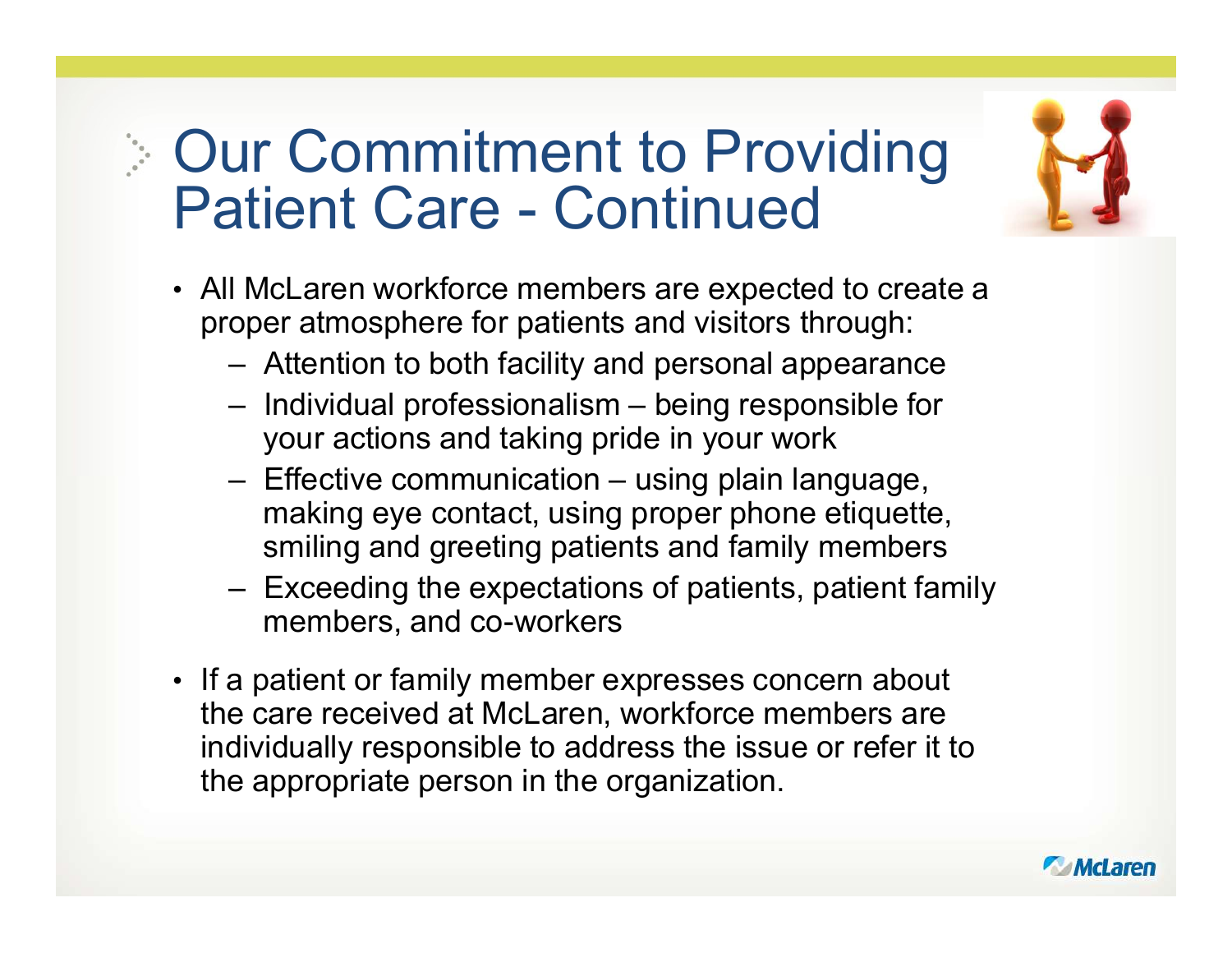# **Patient Rights**



- McLaren Health Care will ensure that patients have the right to make informed decisions for the proposed course or choices of treatment based on information about their medical conditions, presented in a manner that the patient can easily understand.
- Patients are entitled to refuse treatment to the extent provided by law and to be informed of the consequences of that refusal.
- Patients are entitled to receive information about designating another person to make decisions about their medical care (Advance Directives) in the event they are not capable to making their own decisions.
- McLaren providers will comply with a patient's Advance Directives within the guidelines of the law and medical ethics.